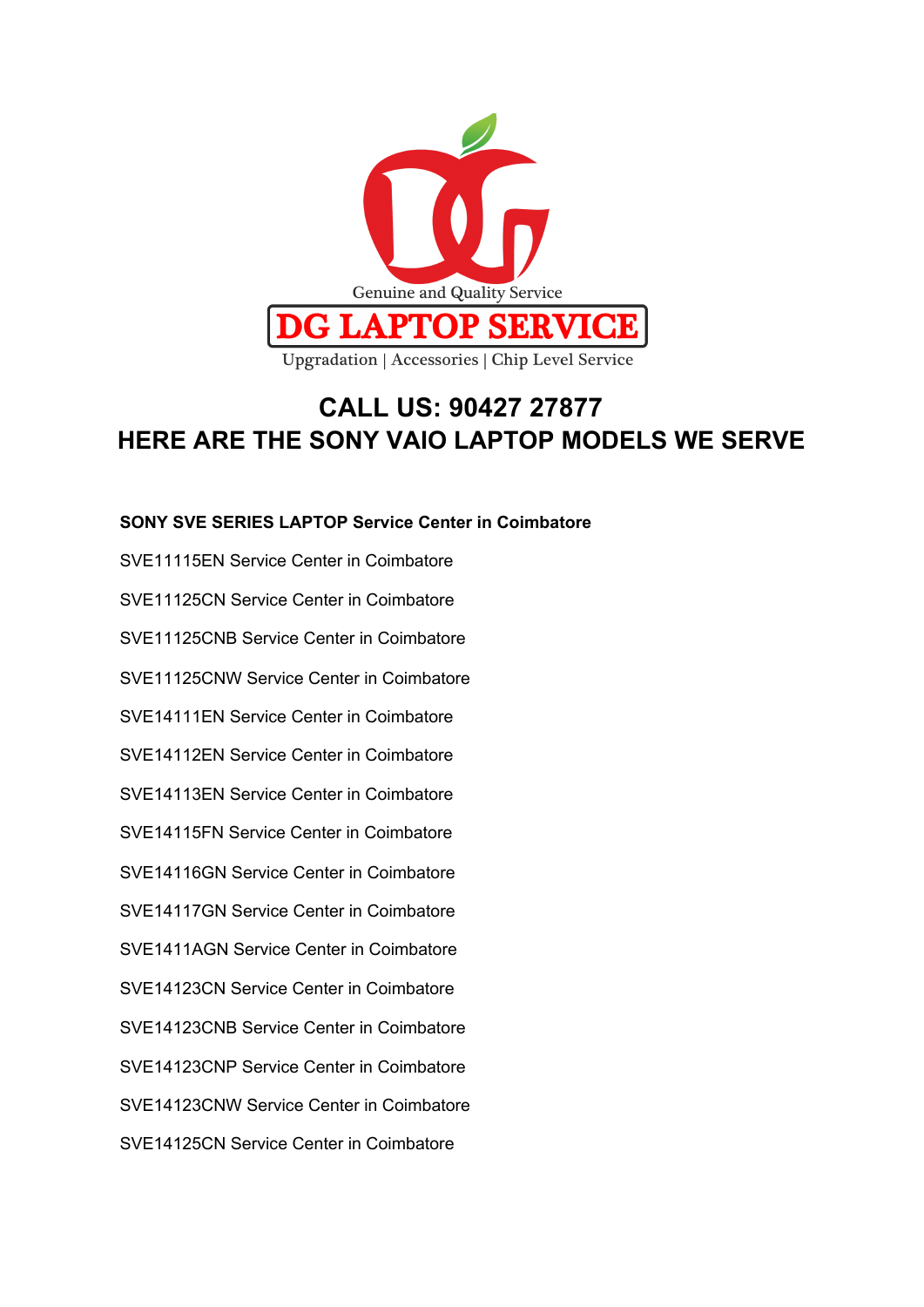SVE14125CNB Service Center in Coimbatore SVE14127CN Service Center in Coimbatore SVE14127CNB Service Center in Coimbatore SVE14127CNW Service Center in Coimbatore SVE14133CN Service Center in Coimbatore SVE14135CN Service Center in Coimbatore SVE14137CN Service Center in Coimbatore SVE1413XPN Service Center in Coimbatore SVE1413YPN Service Center in Coimbatore SVE14A15FN Service Center in Coimbatore SVE14A16FN Service Center in Coimbatore SVE14A25CN Service Center in Coimbatore SVE14A25CNB Service Center in Coimbatore SVE14A25CNP Service Center in Coimbatore SVE14A25CNPI Service Center in Coimbatore SVE14A25CNW Service Center in Coimbatore SVE14A25CNWI Service Center in Coimbatore SVE14A27CN Service Center in Coimbatore SVE14A27CNH Service Center in Coimbatore SVE14A37CN Service Center in Coimbatore SVE14A37CNH Service Center in Coimbatore SVE15111EN Service Center in Coimbatore SVE15113EN Service Center in Coimbatore SVE15115EN Service Center in Coimbatore SVE15116EN Service Center in Coimbatore SVE15117FN Service Center in Coimbatore SVE15118FN Service Center in Coimbatore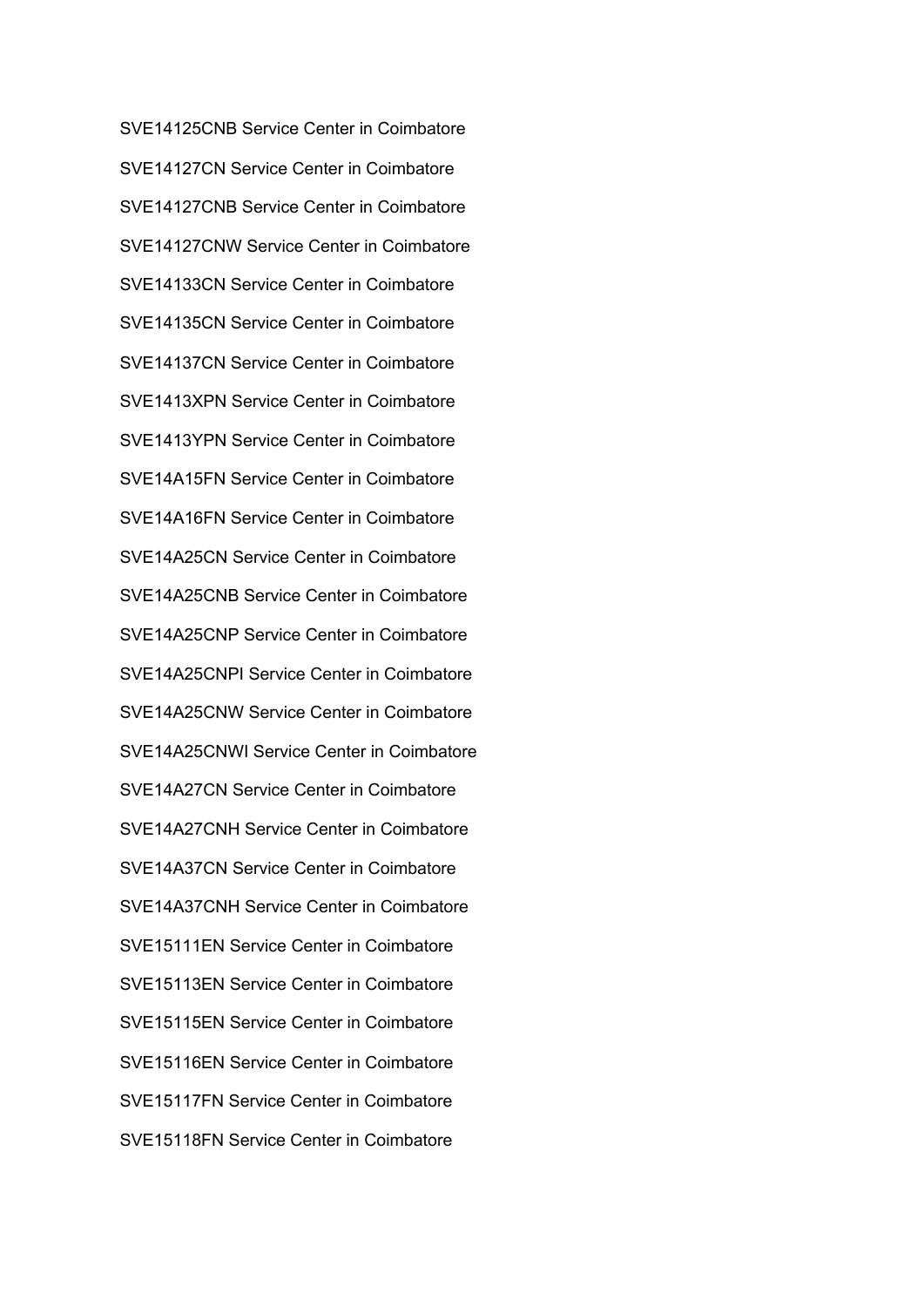SVE1511AEN Service Center in Coimbatore SVE15123CN Service Center in Coimbatore SVE15123CNB Service Center in Coimbatore SVE15123CNW Service Center in Coimbatore SVE15125CN Service Center in Coimbatore SVE15125CNB Service Center in Coimbatore SVE15126CN Service Center in Coimbatore SVE15126CNB Service Center in Coimbatore SVE15126CNP Service Center in Coimbatore SVE15126CNW Service Center in Coimbatore SVE15127CN Service Center in Coimbatore SVE15127CNB Service Center in Coimbatore SVE15127CNP Service Center in Coimbatore SVE15127CNS Service Center in Coimbatore SVE15127CNW Service Center in Coimbatore SVE15128CN Service Center in Coimbatore SVE15128CNB Service Center in Coimbatore SVE15128CNS Service Center in Coimbatore SVE15129CN Service Center in Coimbatore SVE15129CNB Service Center in Coimbatore SVE15129CNS Service Center in Coimbatore SVE15131CN Service Center in Coimbatore SVE15133CN Service Center in Coimbatore SVE15135CN Service Center in Coimbatore SVE15136CN Service Center in Coimbatore SVE15137CN Service Center in Coimbatore SVE15138CN Service Center in Coimbatore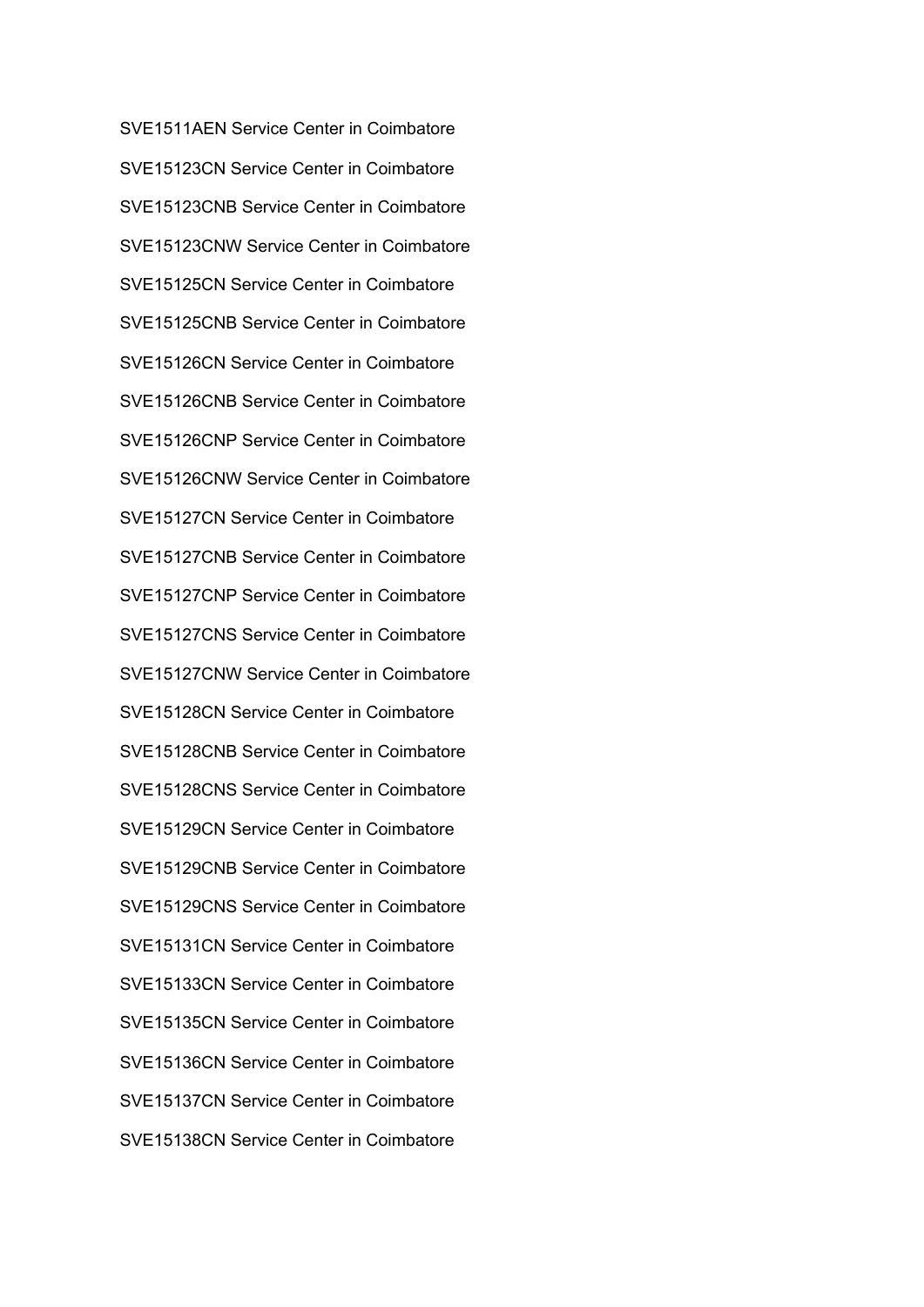### SVE1513ACN Service Center in Coimbatore

#### **SVF SERIES LAPTOP Service Center in Coimbatore**

SVF13N1ASN Service Center in Coimbatore SVF14212SN Service Center in Coimbatore SVF14215SN Service Center in Coimbatore SVF14216SN Service Center in Coimbatore SVF14218SN Service Center in Coimbatore SVF14A15SN Service Center in Coimbatore SVF14N16SN Service Center in Coimbatore SVF15211SN Service Center in Coimbatore SVF15212SN Service Center in Coimbatore SVF15213SN Service Center in Coimbatore SVF15215SN Service Center in Coimbatore SVF15218SN Service Center in Coimbatore SVF15219SN Service Center in Coimbatore SVF1521ASN Service Center in Coimbatore SVF1521KSN Service Center in Coimbatore SVF15318SN Service Center in Coimbatore SVF15319SN Service Center in Coimbatore SVF15325SN Service Center in Coimbatore SVF1532NSN Service Center in Coimbatore SVF15413SN Service Center in Coimbatore SVF15A13SN Service Center in Coimbatore SVF15N12SN Service Center in Coimbatore SVF15N17SN Service Center in Coimbatore **SONY SVP SERIES LAPTOP Service Center in Coimbatore**

SVP11213SN Service Center in Coimbatore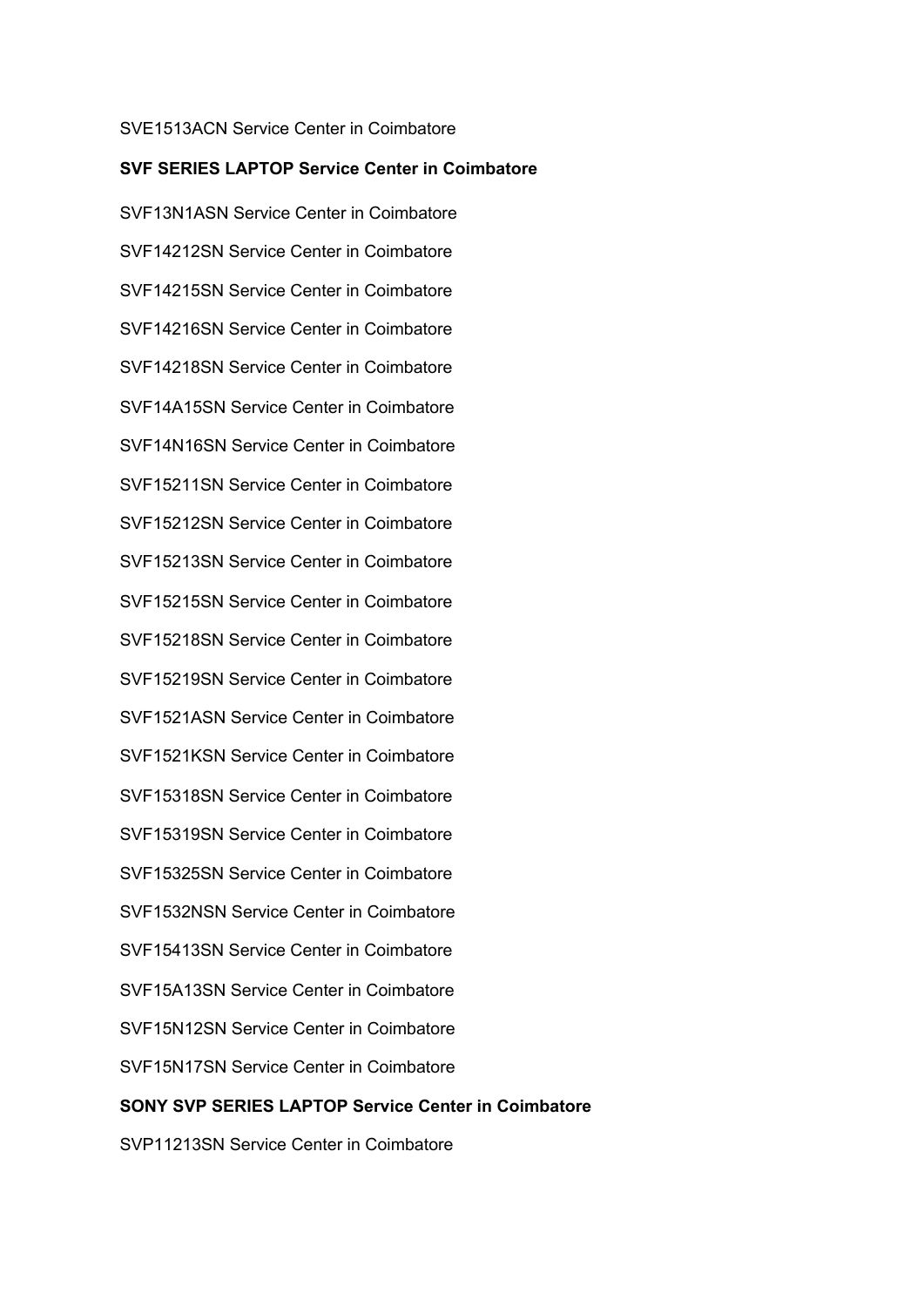SVP1321WSN Service Center in Coimbatore

SVP1321XPN Service Center in Coimbatore

# **SONY SVS SERIES LAPTOP Service Center in Coimbatore** SVS13112EN Service Center in Coimbatore SVS13115GN Service Center in Coimbatore SVS13118G Service Center in Coimbatore SVS13123CN Service Center in Coimbatore SVS13123CNB Service Center in Coimbatore SVS13123CNP Service Center in Coimbatore SVS13123CNW Service Center in Coimbatore SVS13125CN Service Center in Coimbatore SVS13125CNB Service Center in Coimbatore SVS13125CNW Service Center in Coimbatore SVS13126PN Service Center in Coimbatore SVS13126PNB Service Center in Coimbatore SVS13135CN Service Center in Coimbatore SVS13135CNB Service Center in Coimbatore SVS13137PN Service Center in Coimbatore SVS13137PNB Service Center in Coimbatore SVS13A15GG Service Center in Coimbatore SVS13A15GN Service Center in Coimbatore SVS13A25PN Service Center in Coimbatore SVS13A25PNB Service Center in Coimbatore SVS15115F Service Center in Coimbatore SVS15116GN Service Center in Coimbatore SVS15125CN Service Center in Coimbatore SVS15125CNB Service Center in Coimbatore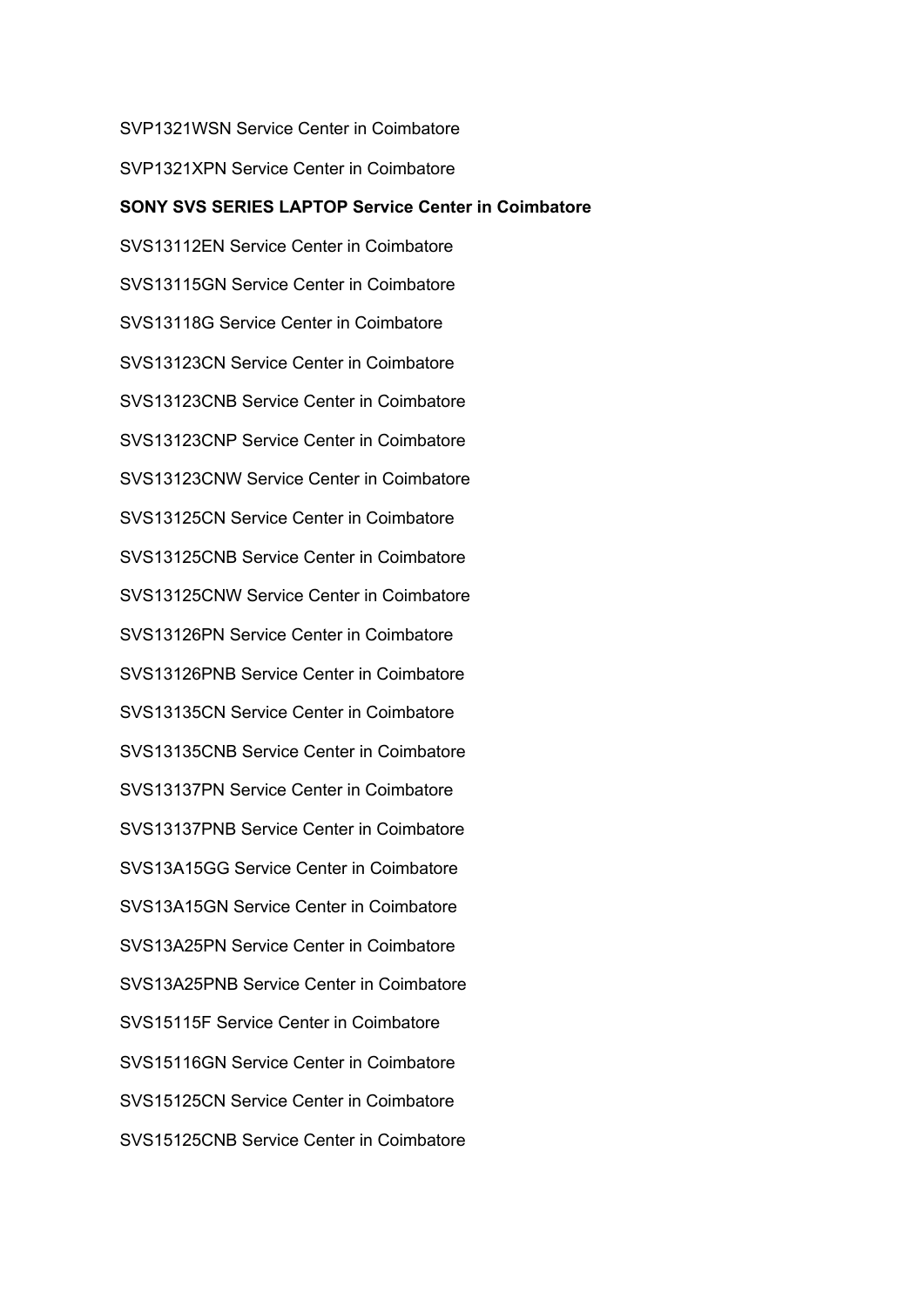SVS15135CN Service Center in Coimbatore

SVS15135CNB Service Center in Coimbatore

### **SONY SVT SERIES LAPTOP Service Center in Coimbatore**

SVT11125CN Service Center in Coimbatore SVT11125CNS Service Center in Coimbatore SVT13113EN Service Center in Coimbatore SVT13123CN Service Center in Coimbatore SVT13123CNS Service Center in Coimbatore SVT13125CN Service Center in Coimbatore SVT13125CNS Service Center in Coimbatore SVT13126CN Service Center in Coimbatore SVT13126CNS Service Center in Coimbatore SVT13135PN Service Center in Coimbatore SVT14113CN Service Center in Coimbatore SVT14113CNS Service Center in Coimbatore SVT14116PN Service Center in Coimbatore SVT14116PNS Service Center in Coimbatore SVT14123CN Service Center in Coimbatore SVT14125PN Service Center in Coimbatore SVT14126CN Service Center in Coimbatore **SONY SVZ SERIES LAPTOP Service Center in Coimbatore** SVZ13115GN Service Center in Coimbatore **SONY VGN SERIES LAPTOP Service Center in Coimbatore** VGN-AR38G Service Center in Coimbatore VGN-AR49G Service Center in Coimbatore VGN-AR59GU Service Center in Coimbatore VGN-AR69GU Service Center in Coimbatore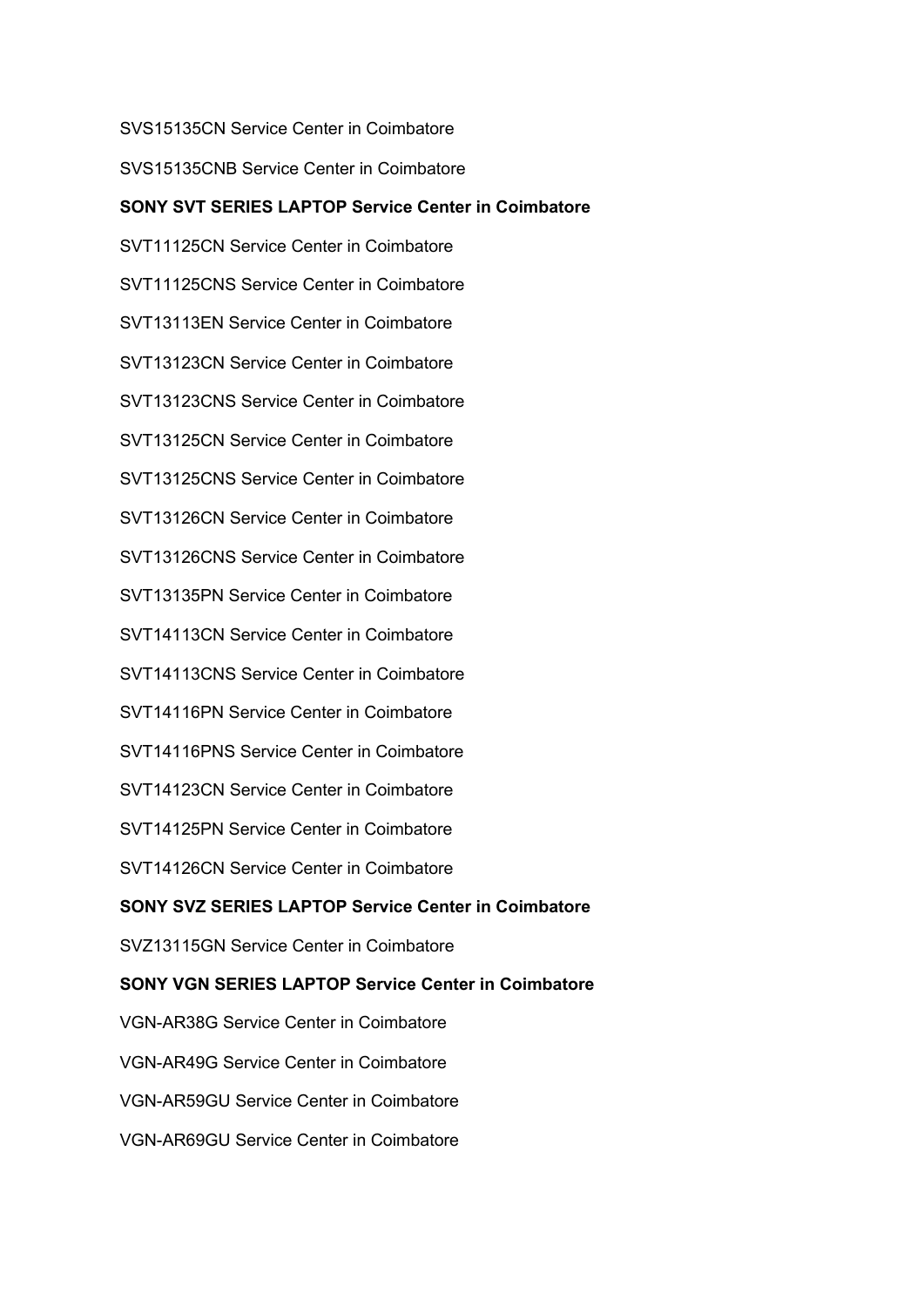VGN-BZ153N Service Center in Coimbatore VGN-BZ15GN Service Center in Coimbatore VGN-BZ16GN Service Center in Coimbatore VGN-C22GH Service Center in Coimbatore VGN-C31GH Service Center in Coimbatore VGN-CR11GH Service Center in Coimbatore VGN-CR12GH Service Center in Coimbatore VGN-CR14GN Service Center in Coimbatore VGN-CR22G Service Center in Coimbatore VGN-CR23G Service Center in Coimbatore VGN-CR24G Service Center in Coimbatore VGN-CR26GN Service Center in Coimbatore VGN-CR313H Service Center in Coimbatore VGN-CR323 Service Center in Coimbatore VGN-CR32G Service Center in Coimbatore VGN-CR343N Service Center in Coimbatore VGN-CR34GN Service Center in Coimbatore VGN-CR353 Service Center in Coimbatore VGN-CR353/S Service Center in Coimbatore VGN-CR35G Service Center in Coimbatore VGN-CR363 Service Center in Coimbatore VGN-CR36G Service Center in Coimbatore VGN-CR37GN Service Center in Coimbatore VGN-CS15GN Service Center in Coimbatore VGN-CS17G Service Center in Coimbatore VGN-CS18GN Service Center in Coimbatore VGN-CS21GN Service Center in Coimbatore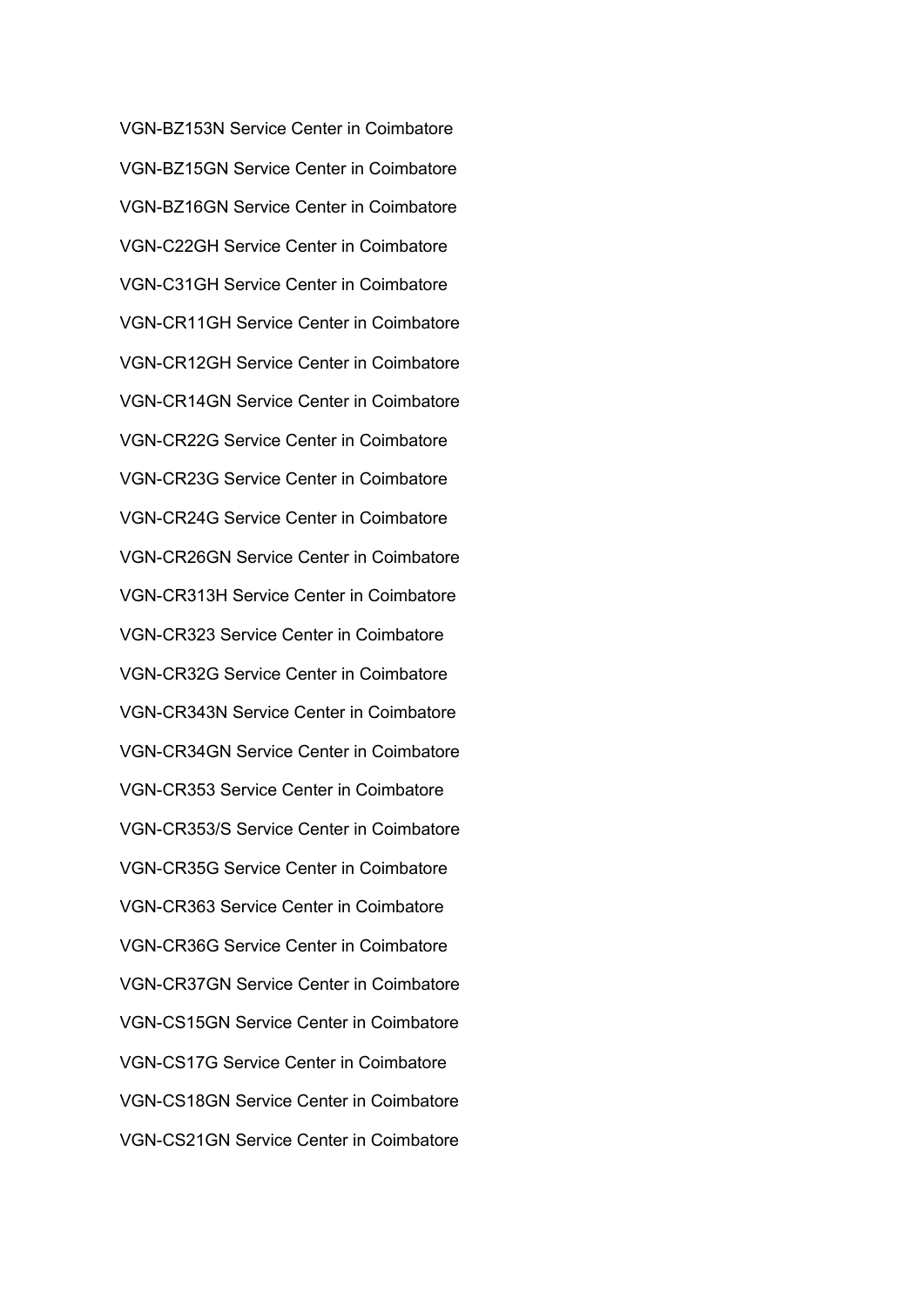VGN-CS22GH Service Center in Coimbatore VGN-CS24GH Service Center in Coimbatore VGN-CS25GN Service Center in Coimbatore VGN-CS27GJ Service Center in Coimbatore VGN-CS31GN Service Center in Coimbatore VGN-CS32GH Service Center in Coimbatore VGN-CS34GH Service Center in Coimbatore VGN-CS35GN Service Center in Coimbatore VGN-CS36GJ Service Center in Coimbatore VGN-CS3AGH Service Center in Coimbatore VGN-FE48G Service Center in Coimbatore VGN-FW12G Service Center in Coimbatore VGN-FW13GU Service Center in Coimbatore VGN-FW25G Service Center in Coimbatore VGN-FW27GU Service Center in Coimbatore VGN-FW33G Service Center in Coimbatore VGN-FW37GY Service Center in Coimbatore VGN-FW43G Service Center in Coimbatore VGN-FW45GJ Service Center in Coimbatore VGN-FW47GY Service Center in Coimbatore VGN-FW53GF Service Center in Coimbatore VGN-FW55GF Service Center in Coimbatore VGN-FW57GH Service Center in Coimbatore VGN-FZ15 Service Center in Coimbatore VGN-FZ15G Service Center in Coimbatore VGN-FZ17 Service Center in Coimbatore VGN-FZ17G Service Center in Coimbatore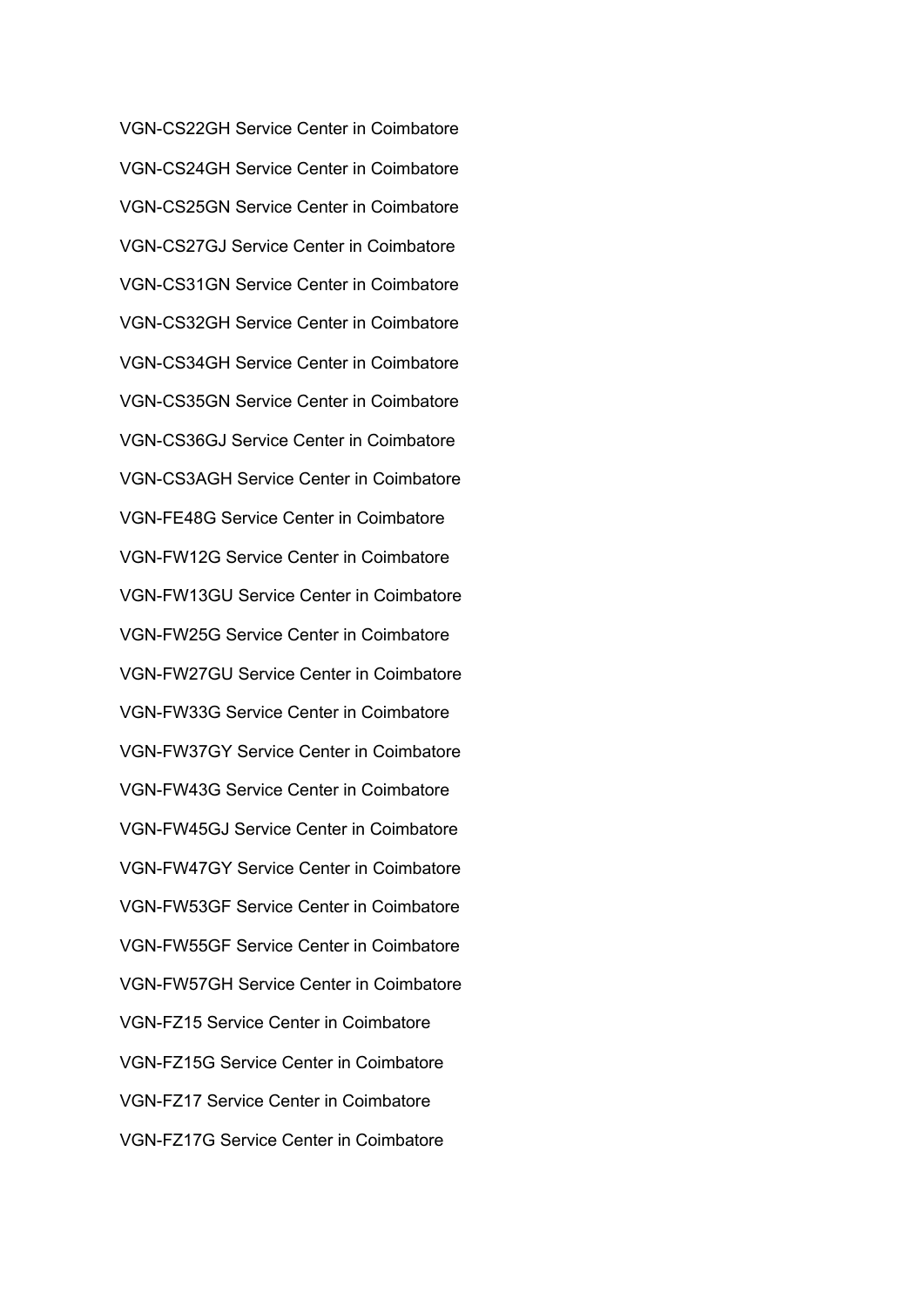VGN-FZ25G Service Center in Coimbatore VGN-FZ25GN Service Center in Coimbatore VGN-FZ27 Service Center in Coimbatore VGN-FZ27G Service Center in Coimbatore VGN-FZ32G Service Center in Coimbatore VGN-FZ35G Service Center in Coimbatore VGN-N27GH Service Center in Coimbatore VGN-N37GH Service Center in Coimbatore VGN-NR17G Service Center in Coimbatore VGN-NR27G Service Center in Coimbatore VGN-NR37G Service Center in Coimbatore VGN-NR38GN Service Center in Coimbatore VGN-NS15G Service Center in Coimbatore VGN-NS25G Service Center in Coimbatore VGN-NW13GH Service Center in Coimbatore VGN-NW23NE Service Center in Coimbatore VGN-NW25GF Service Center in Coimbatore VGN-NW28GG Service Center in Coimbatore VGN-P13GH Service Center in Coimbatore VGN-P15G Service Center in Coimbatore VGN-P23G Service Center in Coimbatore VGN-P25G Service Center in Coimbatore VGN-SR13GN Service Center in Coimbatore VGN-SR26GN Service Center in Coimbatore VGN-SR36GN Service Center in Coimbatore VGN-SR43G Service Center in Coimbatore VGN-SR46GD Service Center in Coimbatore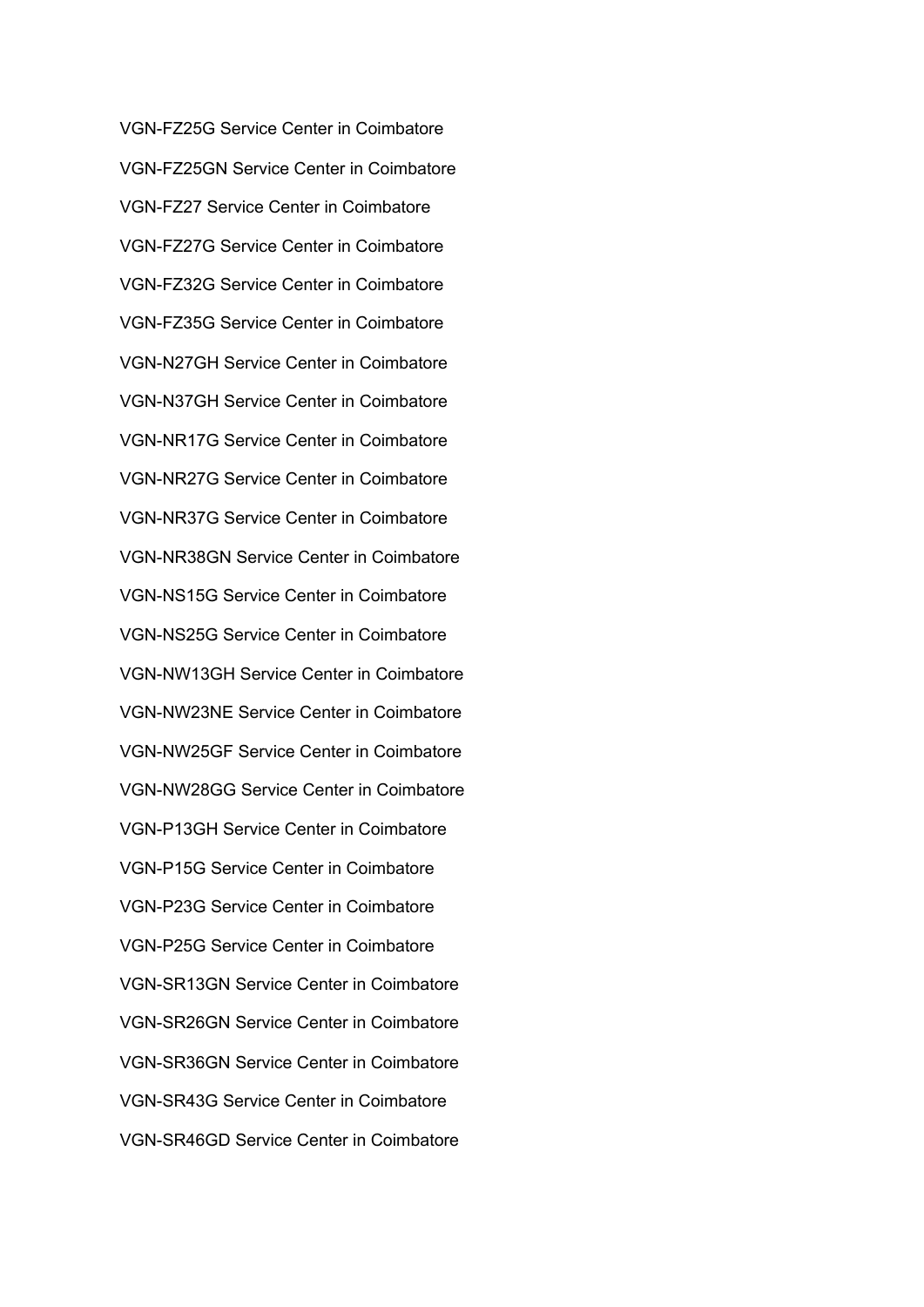VGN-SR53GF Service Center in Coimbatore VGN-SR56GG Service Center in Coimbatore VGN-SZ44GN Service Center in Coimbatore VGN-SZ453N Service Center in Coimbatore VGN-SZ483N Service Center in Coimbatore VGN-SZ48GN Service Center in Coimbatore VGN-SZ56GN Service Center in Coimbatore VGN-SZ58GN Service Center in Coimbatore VGN-SZ76GN Service Center in Coimbatore VGN-SZ79GN Service Center in Coimbatore VGN-TT16GN Service Center in Coimbatore VGN-TT17GN Service Center in Coimbatore VGN-TX57GN Service Center in Coimbatore VGN-TZ27GNT Service Center in Coimbatore VGN-TZ37GN Service Center in Coimbatore VGN-TZ38GN Service Center in Coimbatore VGN-UX27GN Service Center in Coimbatore VGN-UX57GN Service Center in Coimbatore VGN-Z12GN Service Center in Coimbatore VGN-Z13GN Service Center in Coimbatore VGN-Z26GN Service Center in Coimbatore VGN-Z27GN Service Center in Coimbatore VGN-Z36GD Service Center in Coimbatore VGN-Z37GD Service Center in Coimbatore VGN-Z46GD Service Center in Coimbatore VGN-Z48GD Service Center in Coimbatore VGN-Z56GG Service Center in Coimbatore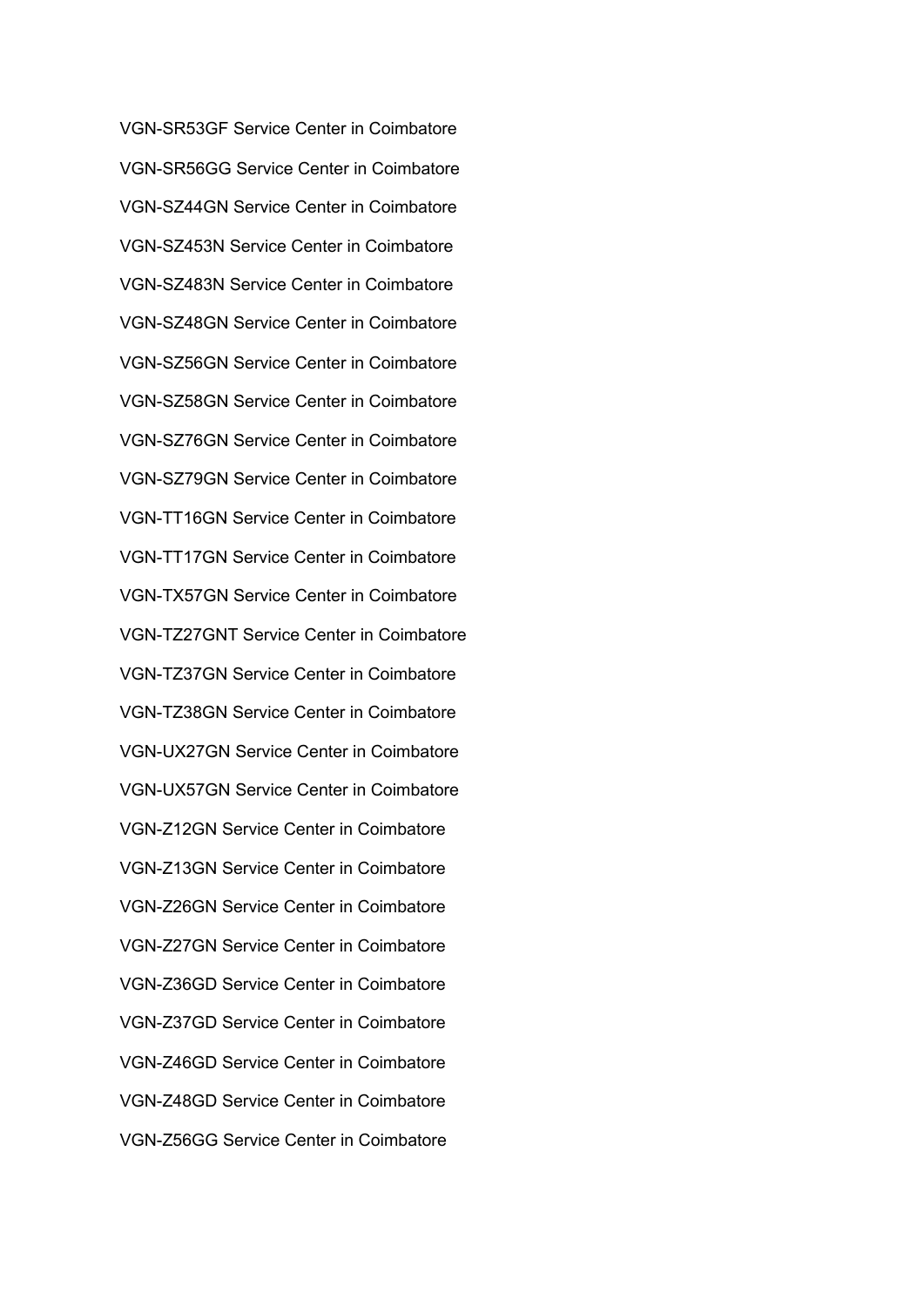## **SONY VPS SERIES LAPTOP Service Center in Coimbatore** VPCCA15FG Service Center in Coimbatore VPCCA35FN Service Center in Coimbatore VPCCB15FG Service Center in Coimbatore VPCCB17FG Service Center in Coimbatore VPCCB35FN Service Center in Coimbatore VPCCB38FN Service Center in Coimbatore VPCCB45FN Service Center in Coimbatore VPCCB48FN Service Center in Coimbatore VPCCW12EN Service Center in Coimbatore VPCCW13EG Service Center in Coimbatore VPCCW15FG Service Center in Coimbatore VPCCW15FN Service Center in Coimbatore VPCCW16FG Service Center in Coimbatore VPCCW1BGN Service Center in Coimbatore VPCCW1ZEG Service Center in Coimbatore VPCCW23EN Service Center in Coimbatore VPCCW25FG Service Center in Coimbatore VPCCW25FN Service Center in Coimbatore VPCCW26FG Service Center in Coimbatore VPCEA12EN Service Center in Coimbatore VPCEA13EN Service Center in Coimbatore VPCEA15FN Service Center in Coimbatore VPCEA16FG Service Center in Coimbatore VPCEA1BGN Service Center in Coimbatore VPCEA22EN Service Center in Coimbatore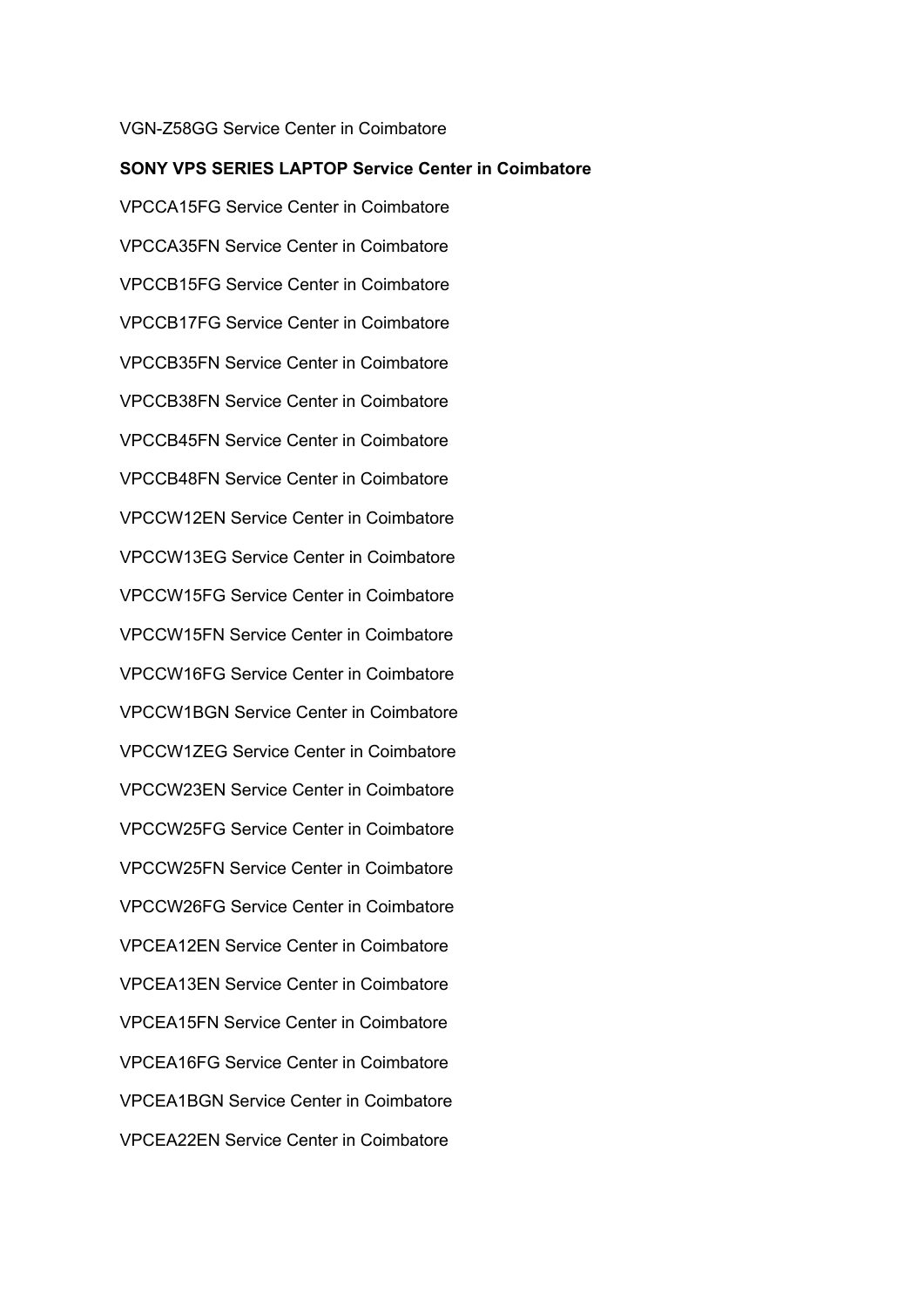VPCEA23EN Service Center in Coimbatore VPCEA25FG Service Center in Coimbatore VPCEA25FN Service Center in Coimbatore VPCEA31EN Service Center in Coimbatore VPCEA32EN Service Center in Coimbatore VPCEA33EN Service Center in Coimbatore VPCEA35FG Service Center in Coimbatore VPCEA36FG Service Center in Coimbatore VPCEA3BGN Service Center in Coimbatore VPCEA42EG Service Center in Coimbatore VPCEA43EG Service Center in Coimbatore VPCEA45FG Service Center in Coimbatore VPCEA46FG Service Center in Coimbatore VPCEA4BGN Service Center in Coimbatore VPCEB12EN Service Center in Coimbatore VPCEB14EN Service Center in Coimbatore VPCEB16FG Service Center in Coimbatore VPCEB1AGG Service Center in Coimbatore VPCEB22EN Service Center in Coimbatore VPCEB24EN Service Center in Coimbatore VPCEB26FG Service Center in Coimbatore VPCEB31EN Service Center in Coimbatore VPCEB32EN Service Center in Coimbatore VPCEB34EN Service Center in Coimbatore VPCEB36FG Service Center in Coimbatore VPCEB3AGG Service Center in Coimbatore VPCEB42EG Service Center in Coimbatore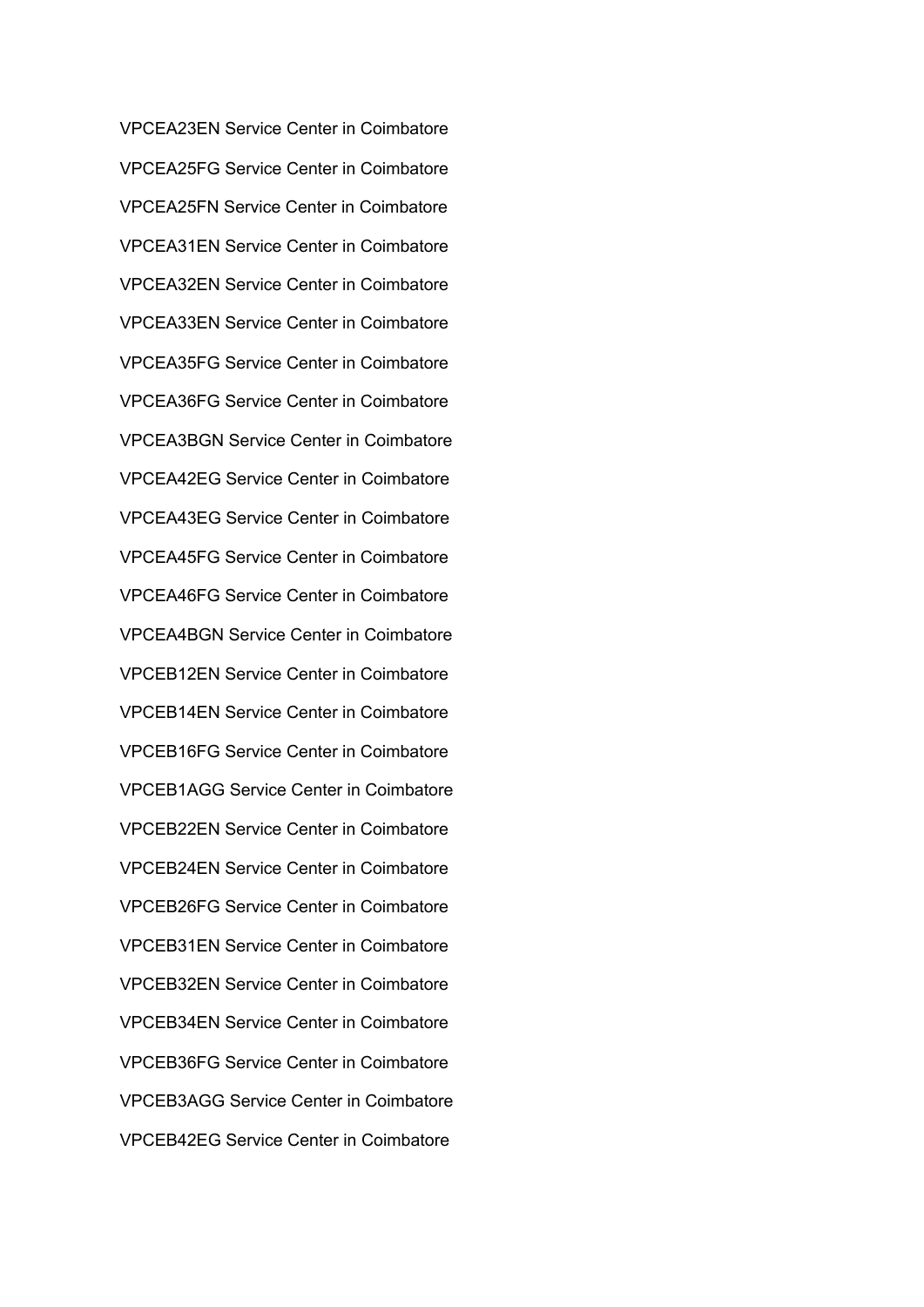VPCEB44EN Service Center in Coimbatore VPCEB45FG Service Center in Coimbatore VPCEC15FG Service Center in Coimbatore VPCEC35FG Service Center in Coimbatore VPCEG15EN Service Center in Coimbatore VPCEG17FG Service Center in Coimbatore VPCEG18FG Service Center in Coimbatore VPCEG25EN Service Center in Coimbatore VPCEG28FN Service Center in Coimbatore VPCEG2AEN Service Center in Coimbatore VPCEG3AEN Service Center in Coimbatore VPCEH16EN Service Center in Coimbatore VPCEH18FG Service Center in Coimbatore VPCEH25EN Service Center in Coimbatore VPCEH26EN Service Center in Coimbatore VPCEH28FN Service Center in Coimbatore VPCEH35EN Service Center in Coimbatore VPCEH36EN Service Center in Coimbatore VPCEH38FN Service Center in Coimbatore VPCEH3AEN Service Center in Coimbatore VPCEH3BGN Service Center in Coimbatore VPCEL15EN Service Center in Coimbatore VPCEL25EN Service Center in Coimbatore VPCF117HG Service Center in Coimbatore VPCF127HG Service Center in Coimbatore VPCF135FG Service Center in Coimbatore VPCF136FG Service Center in Coimbatore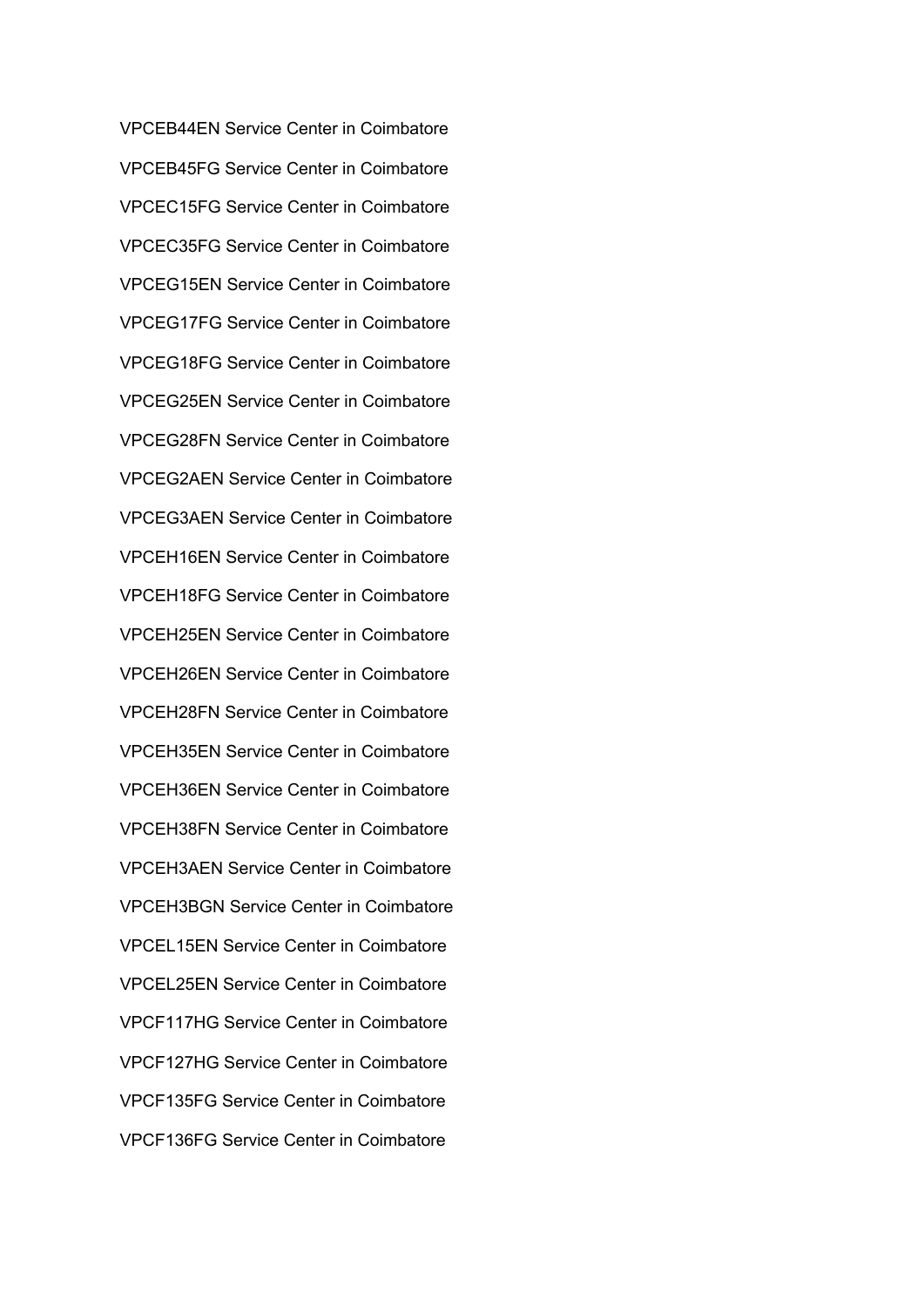VPCF137HG Service Center in Coimbatore VPCF217HG Service Center in Coimbatore VPCJ128FG Service Center in Coimbatore VPCL218FG Service Center in Coimbatore VPCM126AG Service Center in Coimbatore VPCS113FG Service Center in Coimbatore VPCS117GG Service Center in Coimbatore VPCS123FG Service Center in Coimbatore VPCS133GN Service Center in Coimbatore VPCSA25GG Service Center in Coimbatore VPCSA26GG Service Center in Coimbatore VPCSA35GG Service Center in Coimbatore VPCSA36GG Service Center in Coimbatore VPCSB16FG Service Center in Coimbatore VPCSB17GG Service Center in Coimbatore VPCSB18GG Service Center in Coimbatore VPCSB19GG Service Center in Coimbatore VPCSB26FG Service Center in Coimbatore VPCSB36FN Service Center in Coimbatore VPCSB37GG Service Center in Coimbatore VPCSB38GG Service Center in Coimbatore VPCSE17GG Service Center in Coimbatore VPCW115XG Service Center in Coimbatore VPCW125AG Service Center in Coimbatore VPCW216AG Service Center in Coimbatore VPCW217AG Service Center in Coimbatore VPCW219AG Service Center in Coimbatore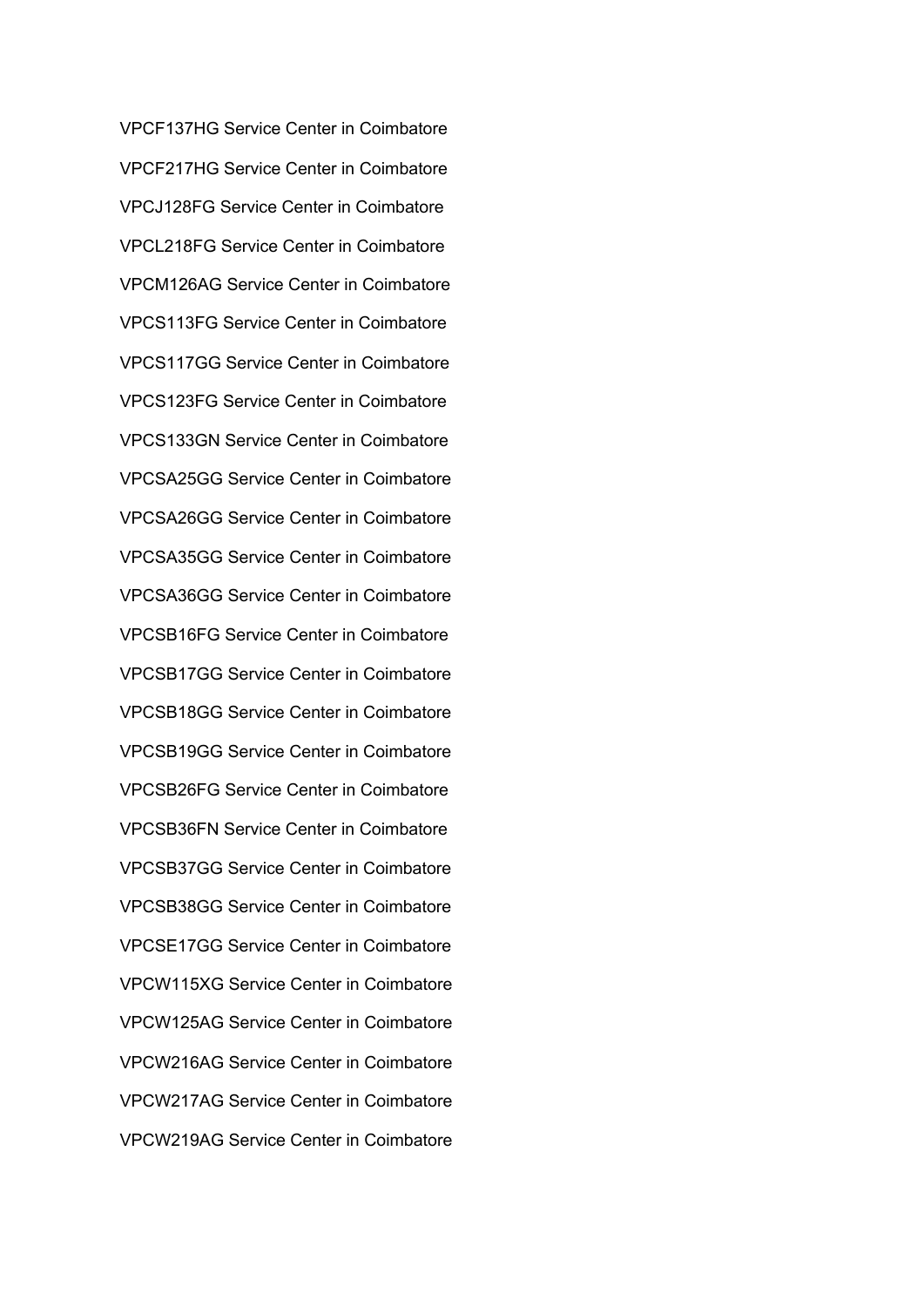VPCX113KG Service Center in Coimbatore VPCX117LG Service Center in Coimbatore VPCX128LG Service Center in Coimbatore VPCYA15FG Service Center in Coimbatore VPCYA17GG Service Center in Coimbatore VPCYB15AG Service Center in Coimbatore VPCYB25AG Service Center in Coimbatore VPCYB35AN Service Center in Coimbatore VPCZ116GG Service Center in Coimbatore VPCZ117GG Service Center in Coimbatore VPCZ126GG Service Center in Coimbatore VPCZ128GG Service Center in Coimbatore VPCZ136GG Service Center in Coimbatore VPCZ138GG Service Center in Coimbatore VPCZ217GG Service Center in Coimbatore VPCZ227GG Service Center in Coimbatore

#### **SONY SVD SERIES LAPTOP Service Center in Coimbatore**

SVD11213CXB Service Center in Coimbatore SVD11215CDB Service Center in Coimbatore SVD11215CXB Service Center in Coimbatore SVD11215CYB Service Center in Coimbatore SVD112190S Service Center in Coimbatore SVD112190X Service Center in Coimbatore SVD1121BPXB Service Center in Coimbatore SVD11223CXB Service Center in Coimbatore SVD11223CXS Service Center in Coimbatore SVD11225CXB Service Center in Coimbatore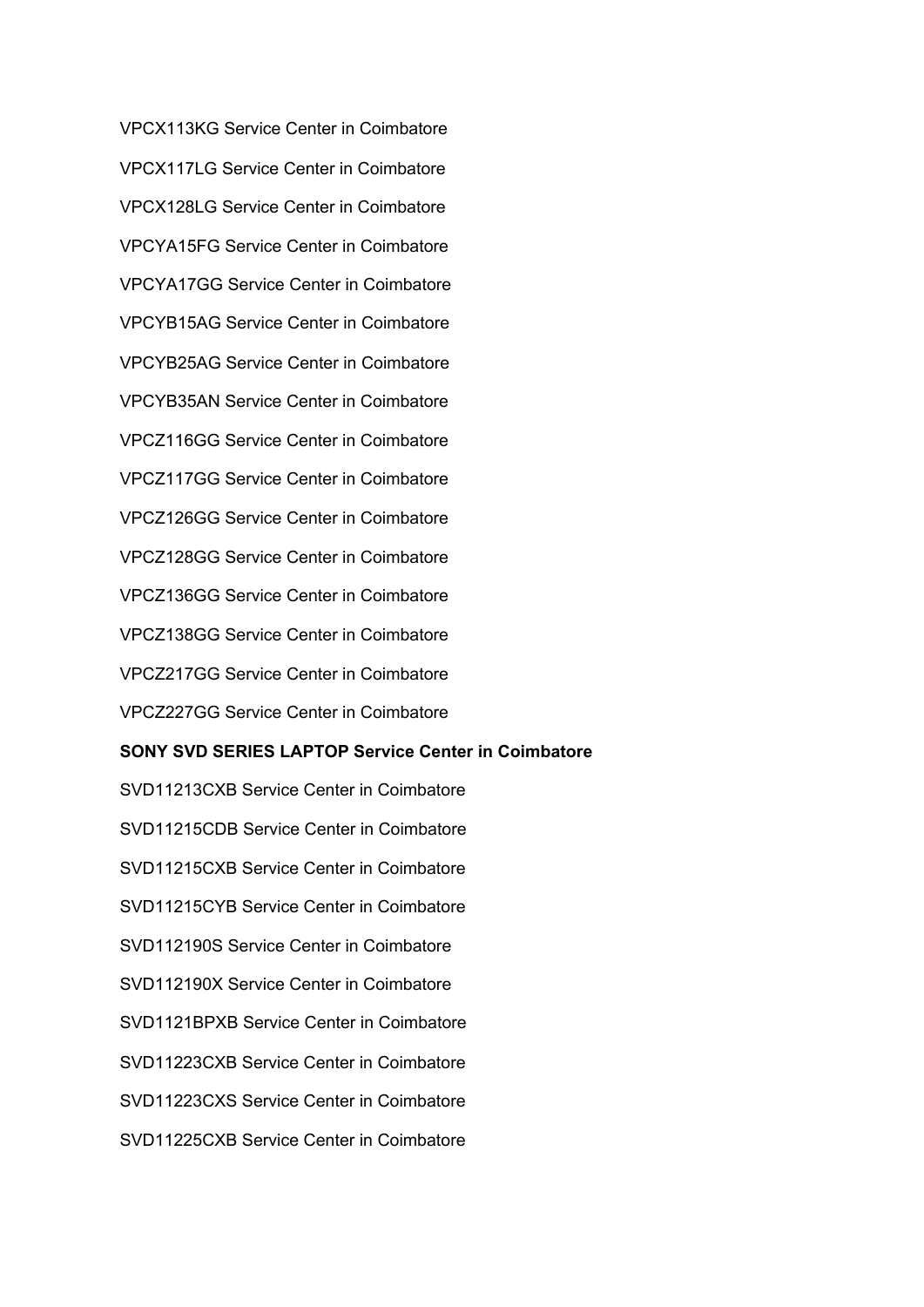SVD11225CXS Service Center in Coimbatore SVD11225CYB Service Center in Coimbatore SVD11225PDB Service Center in Coimbatore SVD11225PXB Service Center in Coimbatore SVD112290S Service Center in Coimbatore SVD112290X Service Center in Coimbatore SVD1122APXB Service Center in Coimbatore SVD13213CXB Service Center in Coimbatore SVD13213CXW Service Center in Coimbatore SVD13213CYB Service Center in Coimbatore SVD13215CDB Service Center in Coimbatore SVD13215CDW Service Center in Coimbatore SVD13215PXB Service Center in Coimbatore SVD13215PXW Service Center in Coimbatore SVD13217PSB Service Center in Coimbatore SVD132190S Service Center in Coimbatore SVD132190X Service Center in Coimbatore SVD1321APXB Service Center in Coimbatore SVD1321APXR Service Center in Coimbatore SVD1321BPXB Service Center in Coimbatore SVD1321DCXW Service Center in Coimbatore SVD13223CXB Service Center in Coimbatore SVD13223CXW Service Center in Coimbatore SVD13223CYB Service Center in Coimbatore SVD13225CLB Service Center in Coimbatore SVD13225CLW Service Center in Coimbatore SVD13225PXB Service Center in Coimbatore